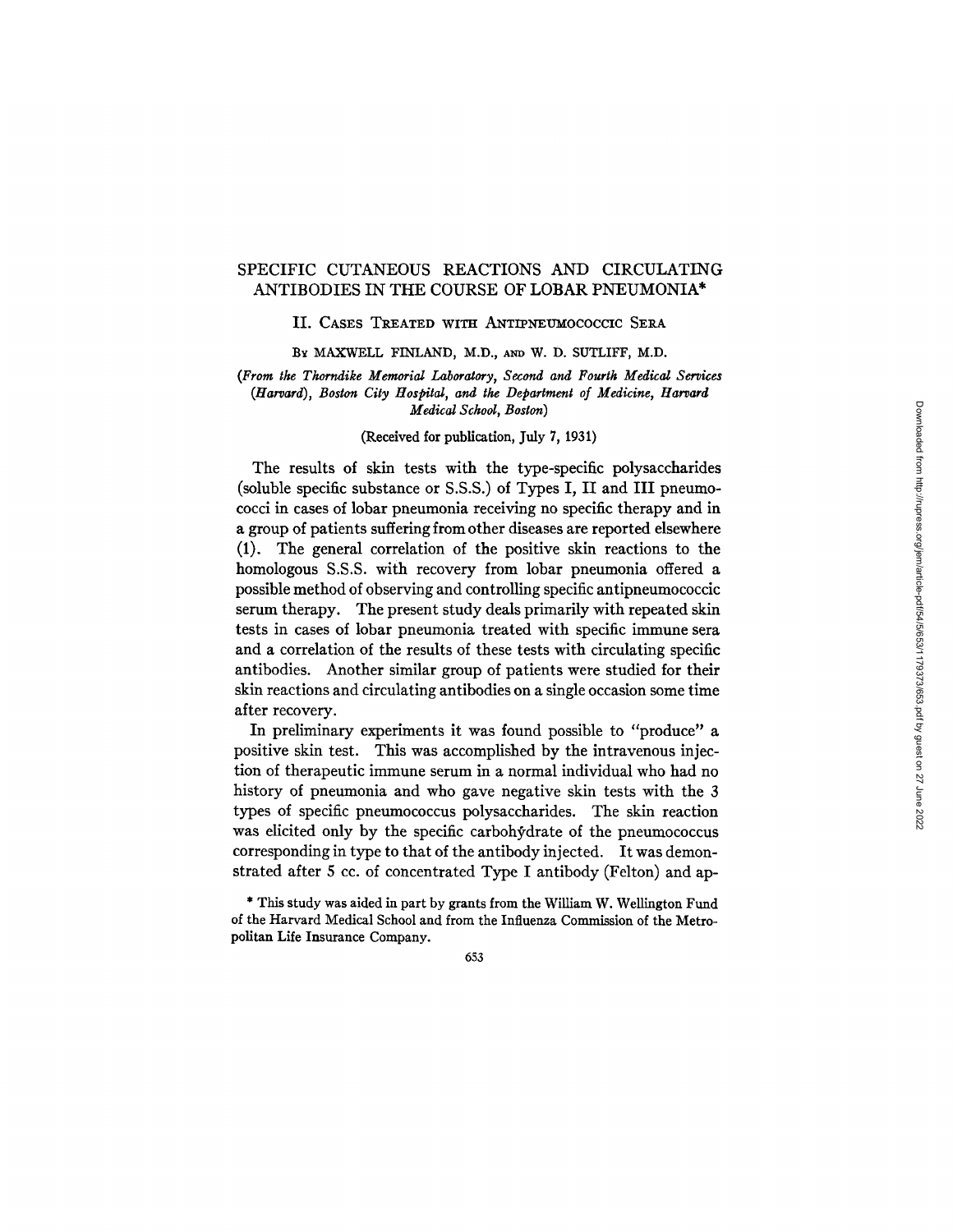peared immediately after the injection of this amount. The reaction was again elicited after 6 hours, but not after 30 hours. Some lots of serum failed to give this response with the same or larger amounts. It was also found possible in cases of lobar pneumonia to elicit positive cutaneous responses within a few minutes after the injection of various amounts of specific antisera.

## *Materials and Methods*

The patients upon whom these studies were made were, in general, similar to those used in the previous study (1) except that the present cases were treated with specific antipneumococcic sera. In all, 31 cases were studied. Felton's bivalent (Types I and II) concentrated antibody solution was given to 17 Type I and 11 Type II cases; 3 of the former and 2 of the latter terminated fatally. Convalescent sera from homologous type cases were given to 1 Type II patient and to 2 patients with Type III pneumonia. All 3 of these patients died. The age of the patients ranged from 13 to 76 years, 4 being under 20 and 2 over 60. All but 4 were males. Only 3 of the 28 recipients of Felton's concentrated antibody solution had a positive blood culture  $(I, O'B, Tvpe I, and B, M, Tvpe II, (Fig. 1)$ and a fatal Type II case) whereas all 3 of the convalescent serum recipients showed pneumococci in their blood. Serum administration was begun in these cases from 36 hours to the 8th day after the onset of the disease and all were acutely ill at the time the first dose was given.

Skin tests were performed and agglutinins and protective antibodies determined as described in a previous paper (1). Control skin tests with the polysaccharides were done and samples of the patients' blood were obtained 30 minutes or more before the first injection of serum. Subsequently, skin tests were performed and blood samples were obtained before further injections of serum and at intervals during convalescence.

*Immune Sera.--A* description of the materials and methods employed in the administration of serum to the Type I cases is given elsewhere (2). The concentrated sera used in these cases was furnished by the Antitoxin and Vaccine Laboratory of the Massachusetts Department of Public Health through the courtesy of Dr. Benjamin White. The concentrated antibody solution used in the treatment of the Type II cases of this series was prepared and supplied by Dr. Felton (3) of the Department of Preventive Medicine and Hygiene of the Harvard Medical School and contained 2000 to 3000 units (4) of mouse protection per cubic centimeter against Types I and II pneumococci. The convalescent serum recipients were studied in the same manner as the other patients. The methods used for preparing and giving the convalescent sera in these cases are included in the clinical report by Beebe and Sutliff (5). Skin tests were done on the donors at the time that their blood was obtained, and their sera were tested for antibodies.

*Varieties of Cutaneous Response in Serum Treated Cases.*—All the various degrees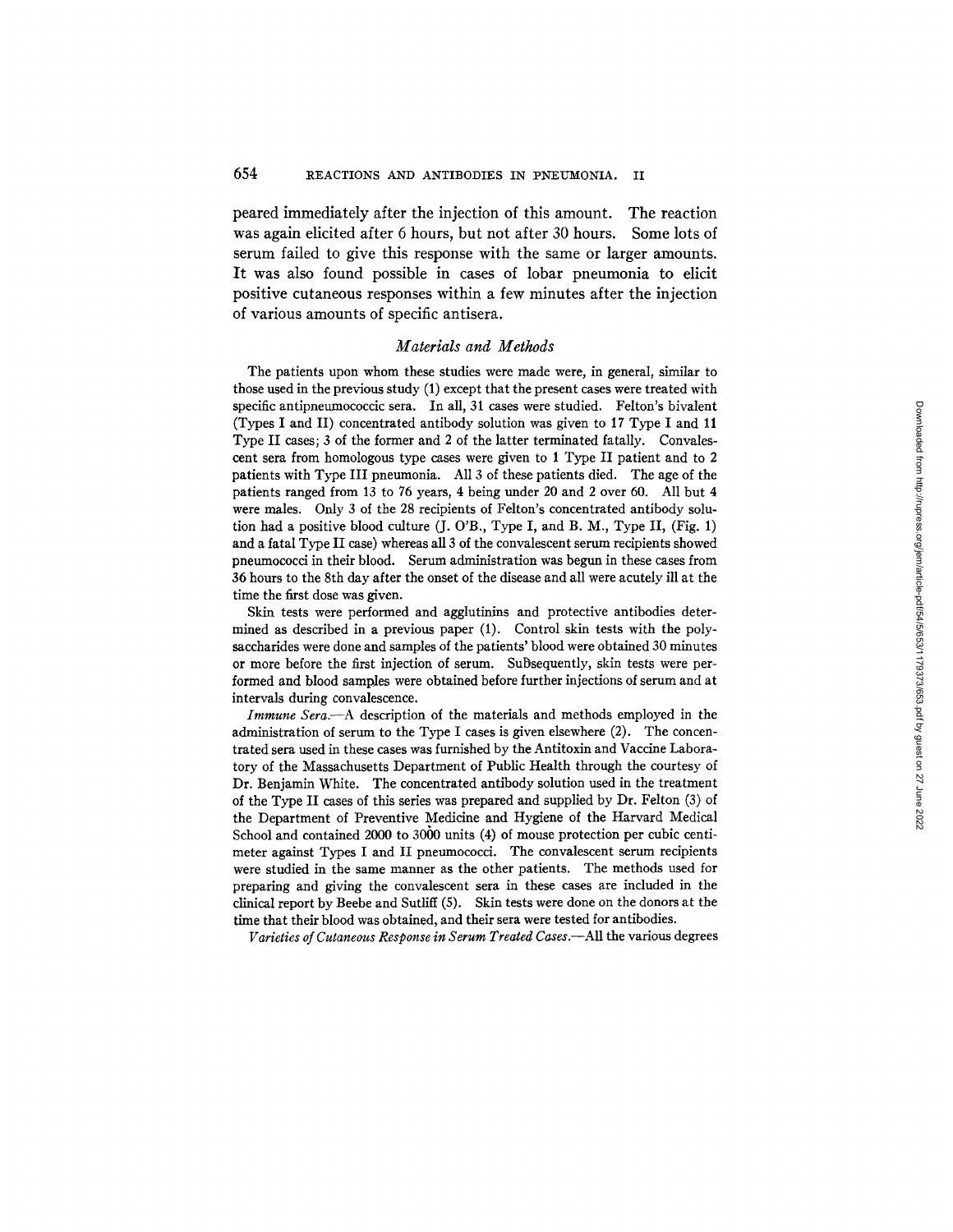of response observed in the cases receiving no specific therapy (1) were seen in this group except that reactions with edema of several hours duration were less common. Skin tests which showed no reaction for 30 minutes or more after injection, or skin tests, which, once positive, had already faded, sometimes gave a typical response within a few minutes following a subsequent dose of serum. In one instance (J. K., Type II), only the last of 7 skin tests done at I to 2 hourly intervals during the 1st day of treatment showed a positive Type II response. The next skin test performed 16 hours later was positive with Types I and II S.S.S., and was followed, 2 minutes after the injection of the polysaccharide, by the appearance of blotchy wheals and erythema formations at the site of all previous injections of Types I and II S.S.S.

# *Results in Cases of Type I and Type II Pneumonia Treated with Bivalent (Types I and II) Concentrated Antibody Solution (Felton)*

*First Appearance of Positive Cutaneous Reactions.--Observations*  were made before treatment in 20 of the 28 patients receiving Felton's serum. In none was a positive response elicited to any of the 3 polysaccharides injected. The first skin test after the beginning of serum therapy was positive with the carbohydrate homologous to that of the disease in 14 of the 23 recovered cases. This positive response was elicited in 10 of these 14 cases within 24 hours after the first dose of serum was given. Of the 9 recovered cases whose first test after the institution of serum treatment was negative, 5 gave a positive homologous response within 11 hours after the 1st dose, in the 6th the second test done the next day was positive, and in the 3 remaining patients a positive homologous response was never elicited.

The reaction to both the Type I and the Type II polysaccharides usually became positive at the same interval after serum administration regardless of the type of the infecting pneumococcus. The few exceptions may be seen by a study of Fig. 1 on which are represented graphically the results of all the skin tests done in the recovered cases treated with the concentrated antibodies.

*Relationship between the First Appearance of the Positive Cutaneous Response and the Amount of Serum A dministered.--A* positive response to the homologous S.S.S. was elicited in 10 of 13 patients tested after receiving amounts of serum up to 40 cc., and in 8 other patients at the time of the first test after the injection of serum, when more than 40 cc. had already been given. 2 cases that showed doubtful or negative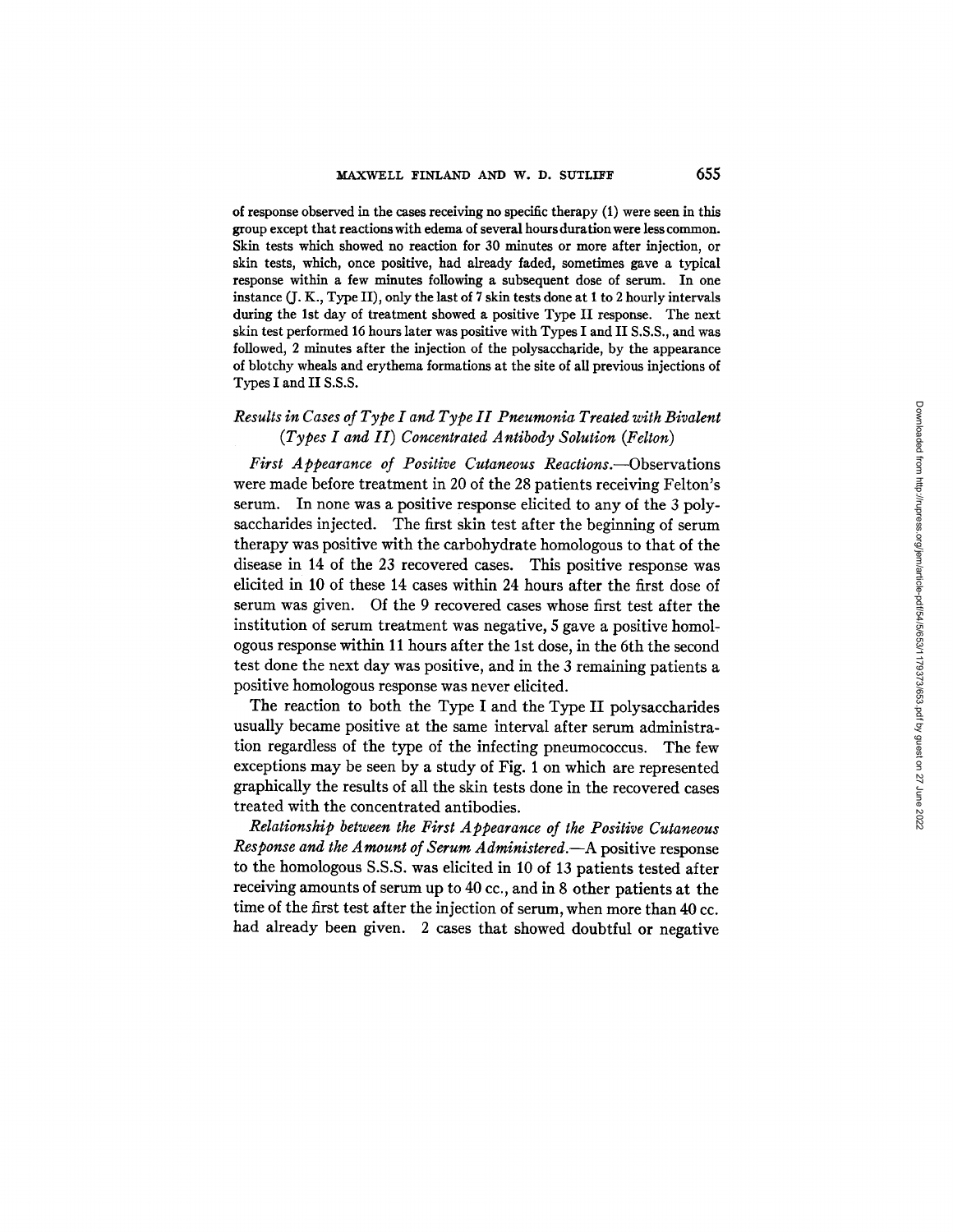responses after small doses showed positive reactions after 93 and 85 cc., respectively. The frequency with which positive skin tests were obtained after various doses of serum and at various intervals after its administration is shown graphically in Fig. 2.

*Duration of the Skin Reactivity in Serum Treated Patients.--The*  frequency with which positive tests were elicited diminished rapidly



FIG. 1. Results of repeated skin tests with the specific polysaccharide of Type I, II and II pneumococci in 14 Type I and 9 Type II recovered cases of lobar pneumonia receiving bivalent (Type I and II) concentrated pneumococcic antibodies (Felton).

after the 3rd day following serum administration, as shown graphically in Fig. 2. Only 2 of 9 cases in this series on whom tests were done later than 1 month after recovery gave positive cutaneous responses to S.S.S. : a Type I case on whom a positive Type II test was elicited at the end of the 4th month and a Type II case on whom both Type I and Type II S.S.S. gave positive reactions more than 8 months after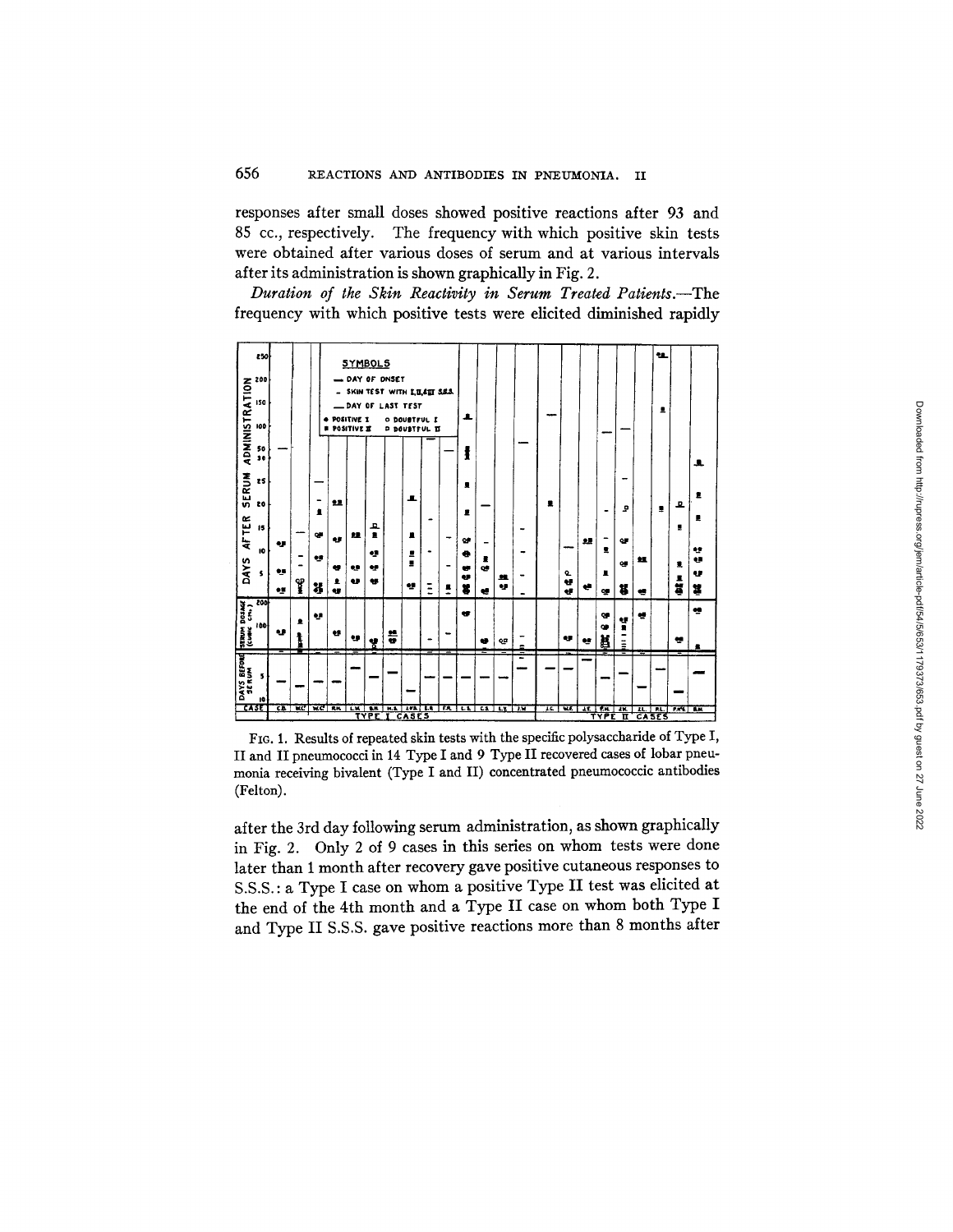serum treatment. This diminution in the frequency of positive tests as convalescence progressed was more striking for the reactions elicited by the Type I S.S.S. than for those obtained with the Type II carbohydrate, regardless of whether the infecting organism was Type I or II.





Skin Tests in Fatal Cases and in Cases Recovering with Complica*tions*.—A positive test was elicited in only 1 of 5 fatal cases receiving concentrated antibodies.

This was obtained in a Type II patient with the homologous S.S.S. 48 hours after the last dose of serum was given and 20 hours before the patient's death. One of the fatal cases, from whose sputum Type I pneumococci were recovered at the time of admission to the hospital, was given a total of 335 cc. of concentrated serum in repeated doses over a period of a week and failed to give a positive response to any of the cutaneous tests. Blood cultures in this case were repeatedly negative.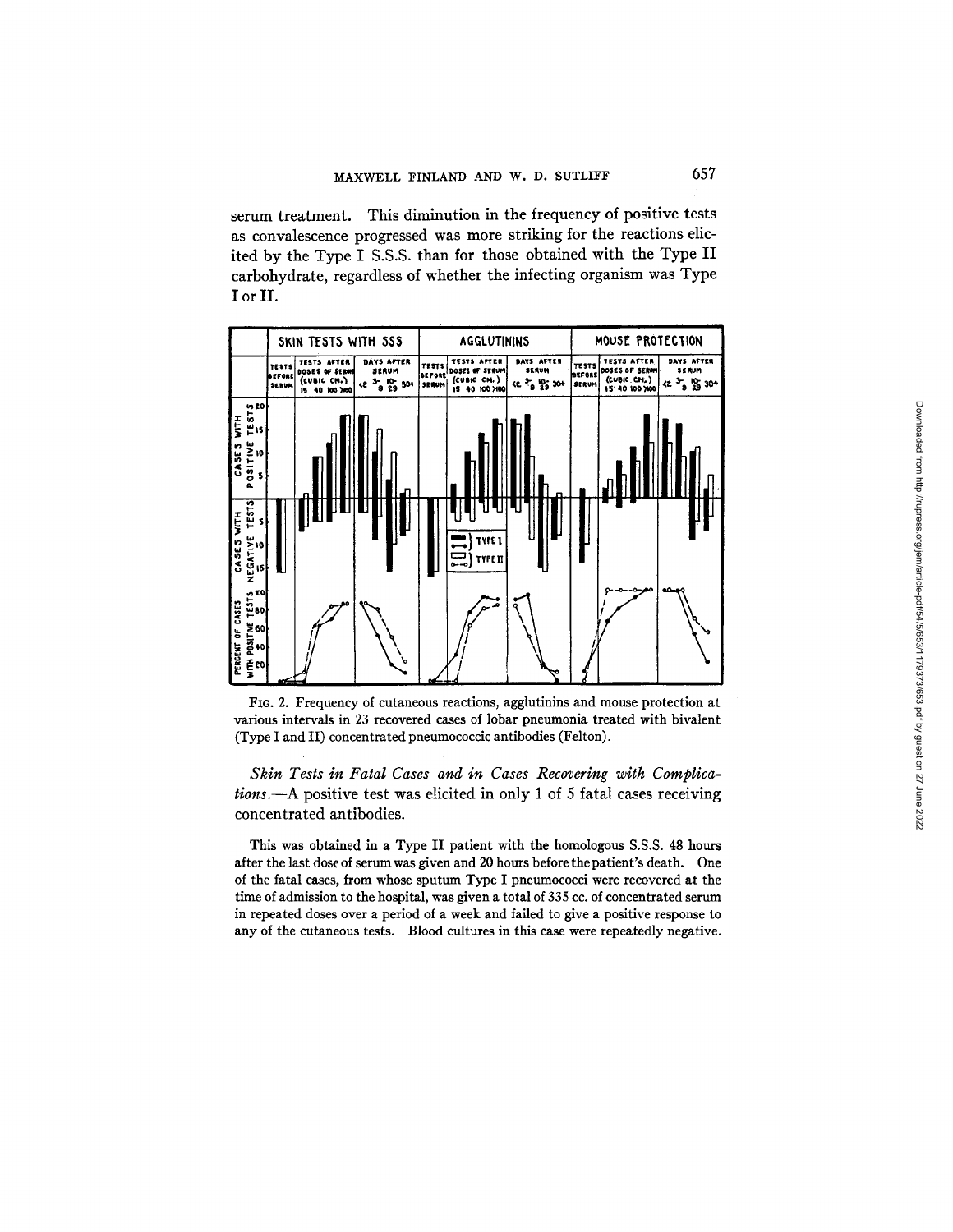



| $\bullet$ Type I tests. | $\blacksquare$ $\blacksquare$ $\blacksquare$ Type II tests. | $\blacktriangle$ $\blacktriangle$ Type III tests. |              |
|-------------------------|-------------------------------------------------------------|---------------------------------------------------|--------------|
|                         |                                                             |                                                   |              |
| + Positive.             | - Negative.                                                 | <sup>7</sup> Doubtful.                            | 0 No growth. |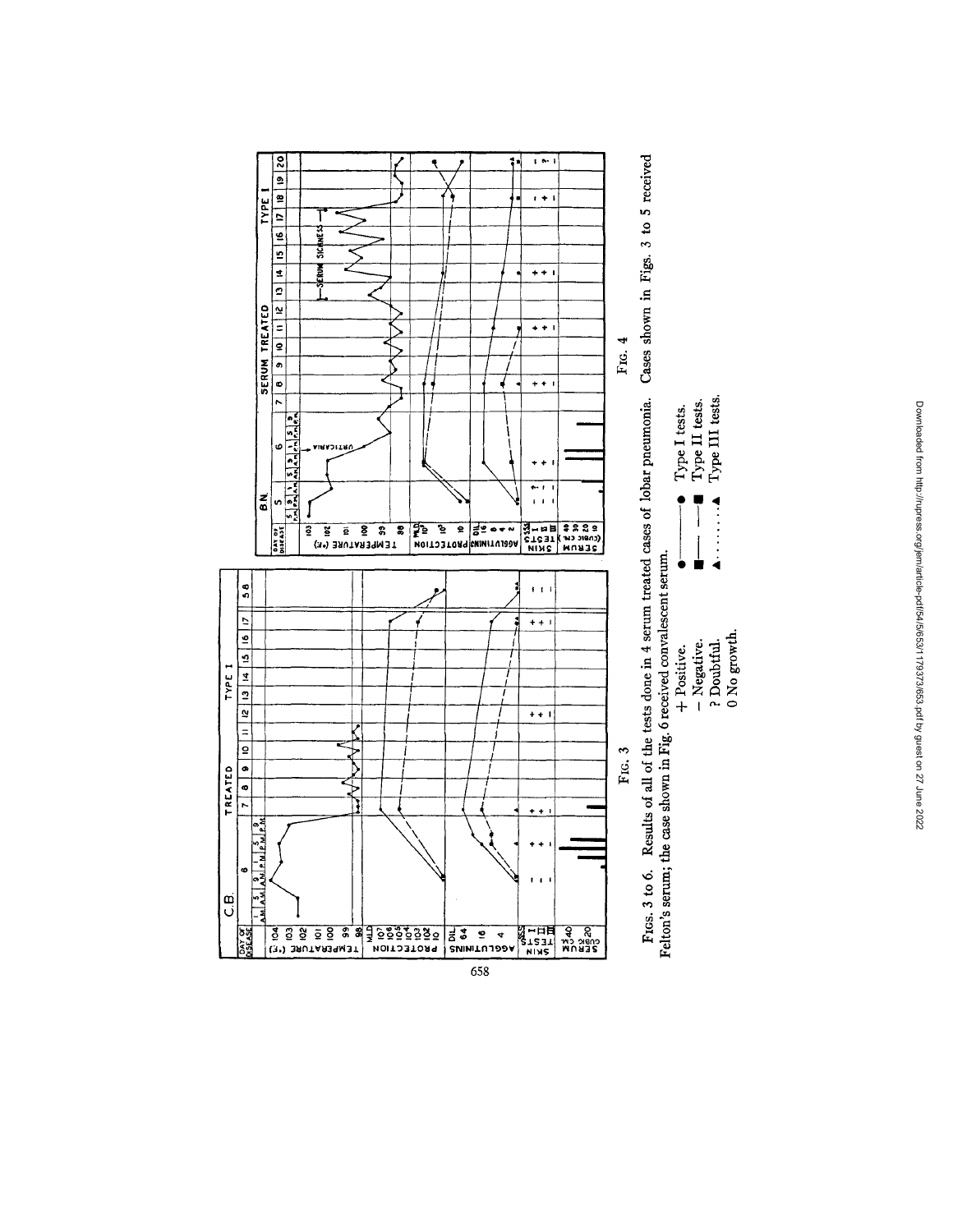

| ֠                          |
|----------------------------|
|                            |
|                            |
|                            |
|                            |
|                            |
|                            |
|                            |
|                            |
|                            |
|                            |
|                            |
|                            |
|                            |
|                            |
|                            |
|                            |
|                            |
| j                          |
|                            |
|                            |
|                            |
| ֕                          |
|                            |
|                            |
|                            |
|                            |
|                            |
|                            |
|                            |
|                            |
|                            |
|                            |
| i                          |
|                            |
| <b>Service Service</b>     |
|                            |
| ì                          |
|                            |
|                            |
|                            |
| ı                          |
|                            |
|                            |
|                            |
| þ                          |
| i                          |
|                            |
|                            |
|                            |
| .<br>.<br>.<br>.<br>.<br>i |
|                            |
|                            |
|                            |
|                            |
|                            |
|                            |
|                            |
|                            |
| ì                          |
|                            |
|                            |
|                            |
| こくこう こくりくりくり               |
|                            |
|                            |
| j<br>j                     |
|                            |

659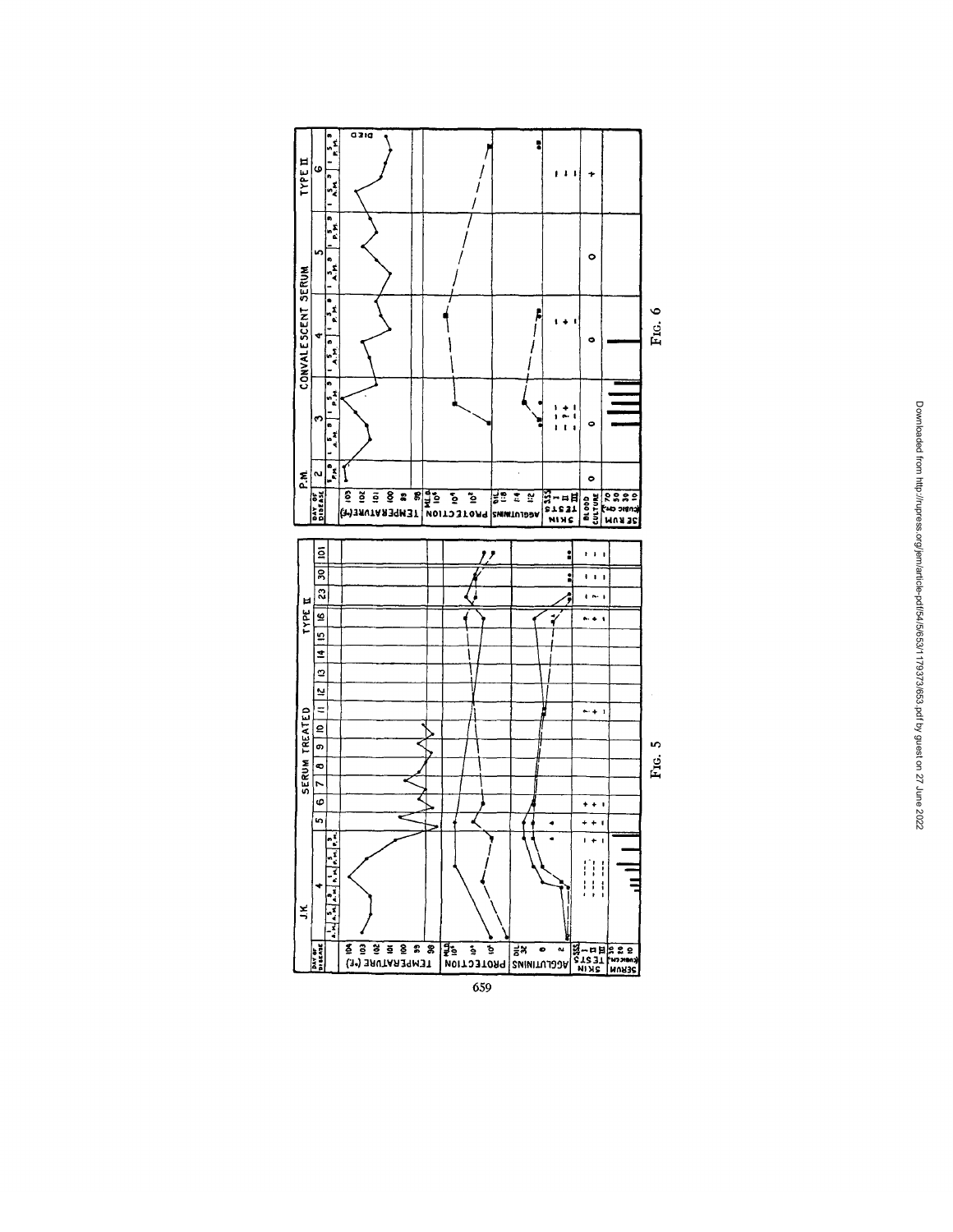Cultures at autopsy from each of the affected lobes of the lung, from several abscesses in these lobes and from both parotid glands, which were also abscessed, showed pure cultures of *Staphylococcus aureus,* but no pneumococci.

There was only 1 case in the series that developed a purulent complication (J.O'B., Type I, see Fig. I). This patient had positive Type I and II tests on the 2nd day after serum was given, but 5 days later the Type I test was negative. He had a purulent infection of the left shoulder joint from which Type I pneumococci were recovered. 2 patients with sterile pleural effusions (W. C. and L. S., Type I) showed the usual positive responses.

*Comparison of the Skin Response and Circulating Antibodies in Serum Treated Cases.--Agglutinins* were studied in the sera of almost all patients for all 3 types before and after serum administration. Tests for protective antibodies against Types I and II were carried out in 17 patients and for the homologous type alone in 7 other cases. None of the patients tested showed agglutinins for any of the types before the onset of serum therapy. In only 2 patients (J. K., Type II, and F. R., Type I) were protective antibodies (against 100 lethal doses of Type I in each case) found before treatment. Fig. 2 shows graphically the frequency with which cutaneous reactions, agglutinins and protective antibodies were demonstrated at various intervals.

In 7 cases in which the antibodies were not first demonstrated simultaneously, protective antibodies tended to appear first or at the same time that agglutinins were demonstrated, and the positive cutaneous responses, were subsequently elicited. Later in the disease, the order in which the antibodies disappeared was not as regular as in the cases receiving no serum. In general, protective antibodies tended to persist longer than agglutinins or skin reactivity, but 2 instances (R. H., Type I, and B. M., Type II) were observed in which positive skin reactions were obtained without protective antibodies or agglutinins for the corresponding type. There was but one instance in which agglutinins were present in the absence of corresponding protective antibodies. The sera from many cases had protective antibodies without corresponding agglutinins. 5 cases were shown to have protective antibodies 2 months or more after recovery; all of these had Type II protection, and 2 had, in addition, Type I protection (J. K., Type II, and F. R., Type I).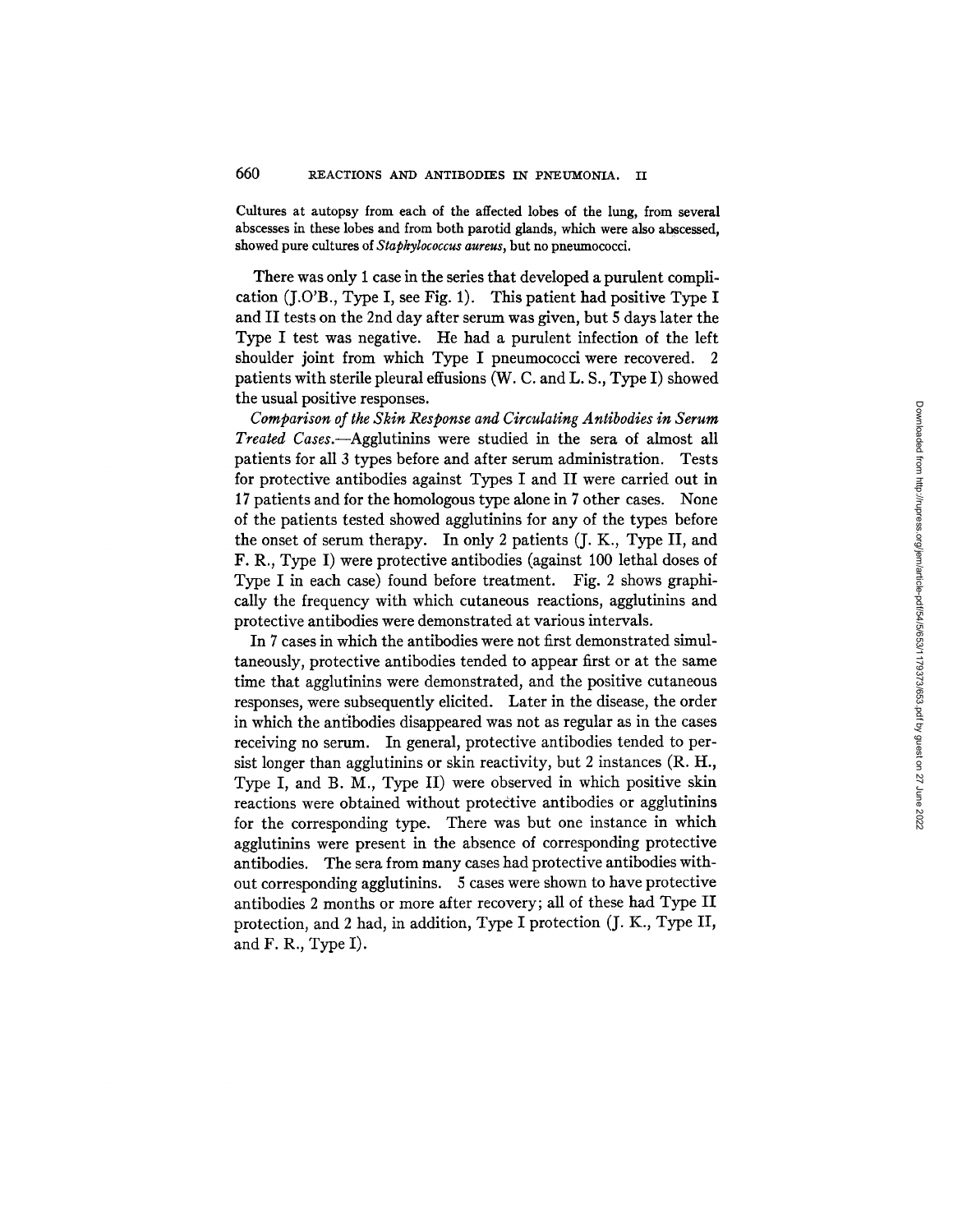The results of all the tests in 3 typical patients are shown graphically in Figs. 3 to 5.

*Variations in the Skin Response Following the Administratin of Various Lots of Serum.--The* data on this subject are necessarily meager inasmuch as several lots of serum were used and only a small number of cases treated with each lot. That different lots may vary in their effect on the production of positive skin tests is suggested by experiences with 2 lots.

Lot  $CP<sub>7</sub>$ , containing 3500 units of mouse protection against Type I and 1500 units against Type II, was given to 4 Type I patients and 1 Type II patient all of whom recovered. Positive tests with Types I and II S.S.S. were obtained with the first test following serum administration in 4 patients, only 1 of whom had received more than 35 cc. at that time. One Type I case had a positive reaction to Type I S.S.S. after 35 cc., but a positive Type II test was never obtained. Lot  $CP_{13}$ , containing 3000 units against Type I and 1500 against Type II, was given to 3 Type I patients. 2 patients received 45 and 75 cc., respectively, yet failed to give positive reactions to either Type I or Type II S.S.S. The 3rd patient is not included in this series, as complete immunological studies were not made. He was treated with 180 cc. of the material on the 4th day of the disease, but failed to show any clinical improvement from the serum and died within 24 hours.

# *Cutaneous Reactions in Cases of Type II and Type III Lobar Pneumonia Treated with Homologous Human Convalescent Serum*

3 patients received convalescent sera obtained from patients about 1 week after recovery from the homologous type lobar pneumonia. All the donors gave positive cutaneous reactions to the corresponding type S.S.S., and had demonstrable agglutinins and mouse protective antibodies in their sera.

One of the recipients (P.M., Fig. 6), a Type II case who had negative skin tests, no demonstrable circulating antibodies and a negative blood culture before serum was given, showed a positive homologous skin test 1 hour after 130 cc. of serum was given. At this time he also had demonstrable protective antibodies and aggiutinins for Type II pneumococci in his serum. 2 days later, no further serum having been given, his blood culture became positive for the first time, his skin tests were negative and no circulating antibodies were demonstrable, and the patient died. 2 other patients, with Type III infection, received 75 and 310 cc. of serum, respectively, but in neither was a positive response to Type III S.S.S. elicited, nor were circulating antibodies demonstrated on repeated tests. Both of these cases also ended fatally. The patient receiving the larger doses had a steadily increasing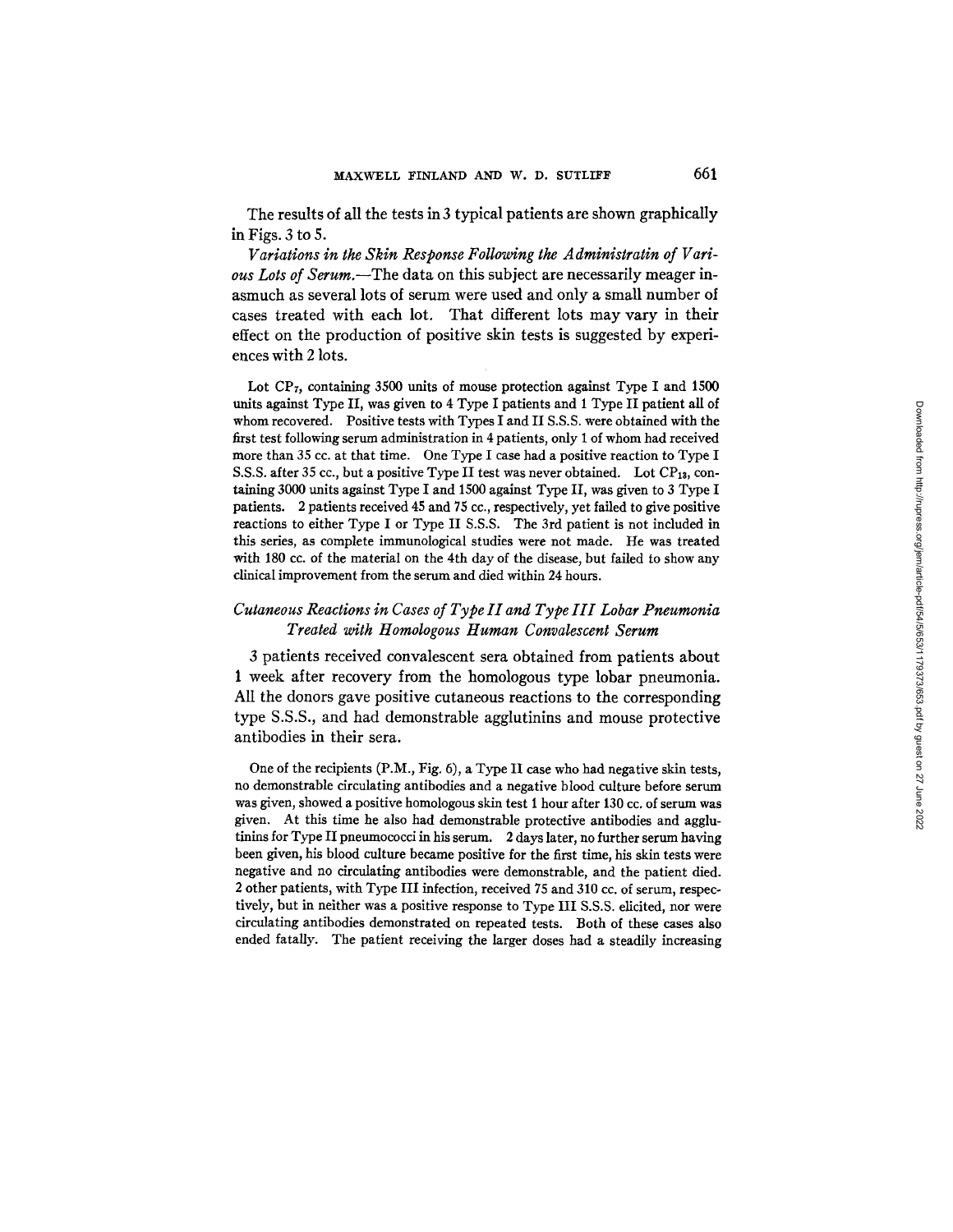bacteremia in spite of the repeated doses of serum. He had, before serum, a strongly positive skin reaction to Type II S.S.S., and protection against 100 lethal doses of Type II pneumococci was demonstrated in his serum at that time. The Type II positive skin reaction was repeatedly elicited and remained strongly positive until 4 hours before death, at which time no wheal appeared but erythema of the same extent, but less intense, resulted. Type II agglutinins were not found and Type II protective antibodies were not demonstrated after serum was given.

| ٠<br>ч<br>. . |  |
|---------------|--|
|---------------|--|

*Cutaneous Reactions with S.S.S. and Circulating Specific Antibodies in 3 Groups of Cases Treated with Felton's Serum* 

|                                                                |                                                                             |                | Positive<br>skin tests                                       |           | Protection<br>present |                                                         | Agglutinins<br>present |                       |                        |                        |                      |
|----------------------------------------------------------------|-----------------------------------------------------------------------------|----------------|--------------------------------------------------------------|-----------|-----------------------|---------------------------------------------------------|------------------------|-----------------------|------------------------|------------------------|----------------------|
|                                                                |                                                                             | of cases<br>ż. | $\blacksquare$<br>$\mathbf{T}\mathbf{y}\mathbf{p}\mathbf{e}$ | Ħ<br>Type | Ħ<br>${\bf Type}$     | $\blacksquare$<br>$\ensuremath{\mathrm{Type}\!}\xspace$ | Ħ<br>$\mathbf{Type}$   | $\Xi$<br>${\rm Type}$ | $\blacksquare$<br>Type | Ħ<br>Type <sup>:</sup> | Ħ<br><b>Type</b>     |
| Tests performed 10 to<br>22 days after serum<br>administration | previously<br>Cases<br>tested with S.S.S.<br>Cases not previously<br>tested | 19*<br>$9**$   | 4<br>5                                                       | 12<br>6   | $\Omega$<br>0         | 11<br>9                                                 | 12<br>8                |                       | 8<br>5                 | 6<br>2                 | $\Omega$<br>$\Omega$ |
| Tests 5 to 14 mos. after<br>serum                              | No previous tests                                                           | 11‡            | 4                                                            | 6         | 0                     | 0                                                       | $\bf{0}$               | $\bf{0}$              | 0                      | 0                      | 0                    |

**-** No tests done.

\* Type II protection tests were done in only 15 of these cases.

\*\* One of the cases of empyema had positive reactions to Types I and II S.S.S.  $\ddagger$  Protection tests were done in only 5 patients, all of whom had positive skin tests. The 4 patients having positive Type I reactions had positive Type II skin tests as well.

### *Single Skin Tests and Antibody Studies after Serum Administration*

It has previously been shown that the intracutaneous injection of the type-specific pneumococcus polysaccharides may result in the production of antibodies specific for the type of carbohydrate injected  $(1, 6)$ . In order to learn whether this factor played a significant rôle in the serum treated cases discussed above, 20 cases receiving Felton's serum were studied at a single occasion after serum had been given.

These cases may be divided into 2 groups. The first group was studied for skin reactions and specific antibodies 10 to 22 days after serum administration. This group included 6 cases having Type I pneumonia (2 of these had empyema at the time they were studied),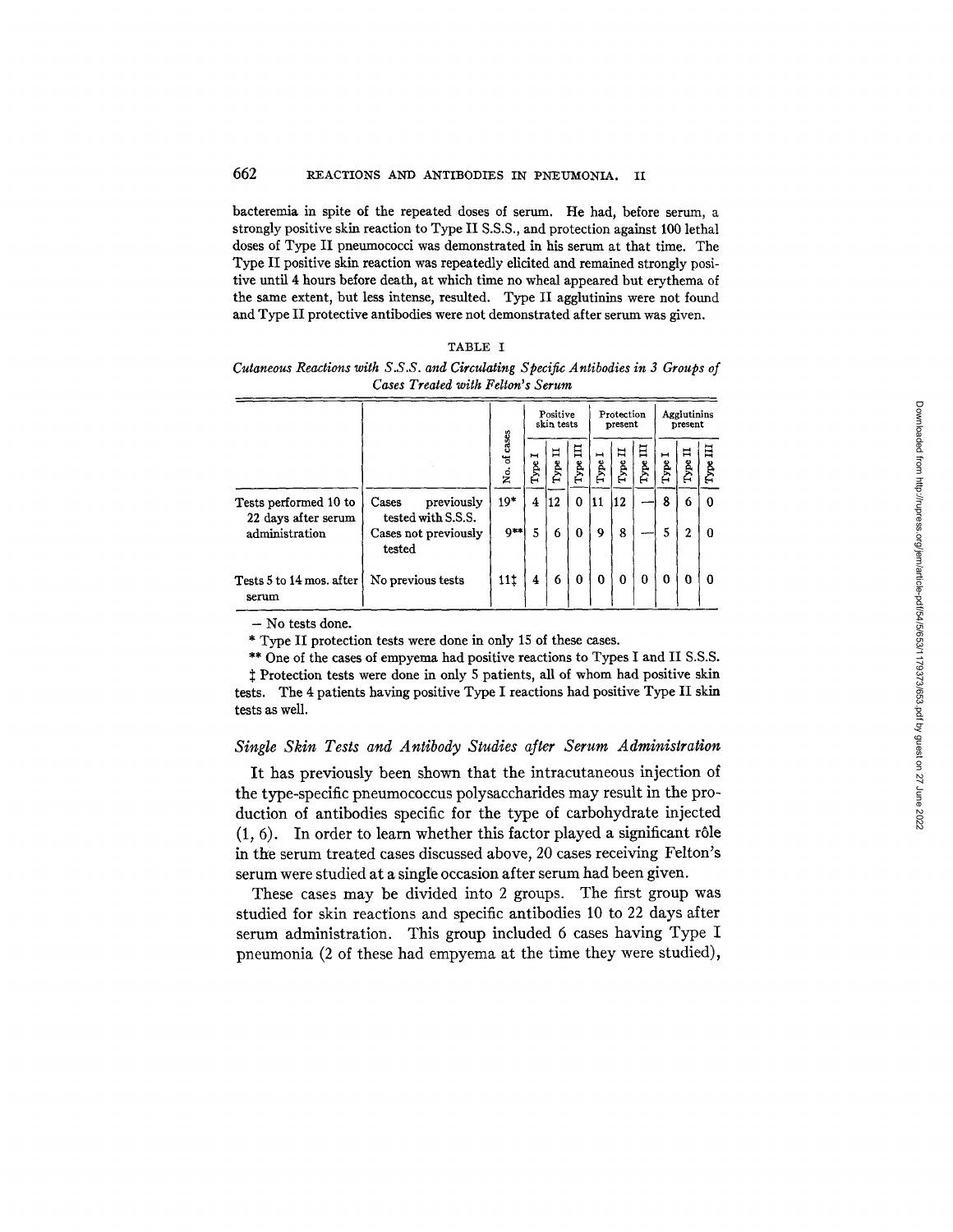2 with Type II and 1 with a miscellaneous pneumococcus infection. The second group was studied 5 to 14 months after recovery. This group consisted of 11 Type I recipients of Felton's serum, including 2 patients who had empyema and 2 others who had sterile pleural effusions following their disease. The number of cases showing positive tests in these 2 groups are shown in Table I. In this table is also included a group of the cases previously described that received repeated skin tests and were again tested from 10 to 22 days after serum.

In the group of cases tested for the first time during the 2nd or 3rd week after serum administration the incidence of positive skin reactions, of agglutinins and of protective antibodies is not significantly different from that found during the same period in the serum treated cases who had previously received several skin tests with the specific carbohydrates.

#### DISCUSSION

The observations here presented demonstrate the possibility of "producing" and maintaining for some time a positive response in the human subject to the cutaneous injection of the purified, protein-free, type-specific carbohydrate of the pneumococcus. This is accomplished by the intravenous administration of the corresponding immune serum derived either from the horse or from the human patient after recovery from lobar pneumonia. Previous observations by Cole (7), and more recently by Sutliff (8), and by Lord and Persons (9), have indicated that demonstrable agglutinins and protective antibodies may be produced and maintained in the blood of patients with lobar pneumonia by the administration of sufficient amounts of potent immune sera. These observations are here confirmed and extended to include the specific cutaneous response to the pneumococcus polysaccharides.

The purified type-specific polysaccharide, although only a part of the pneumococcus antigen, reacts specifically with antibodies produced by the whole antigen (10, 11). Tillett and Francis (12) have further observed that the carbohydrate may induce a reaction in the skin of patients recovering from lobar pneumonia and that this reaction is specific for the type of infecting pneumococcus and is associated with the presence of agglutinins and precipitins in the sera of the patients. Attempts to stimulate the production of antibodies by the purified carbohydrates have, however, failed (11, 13). These substances have,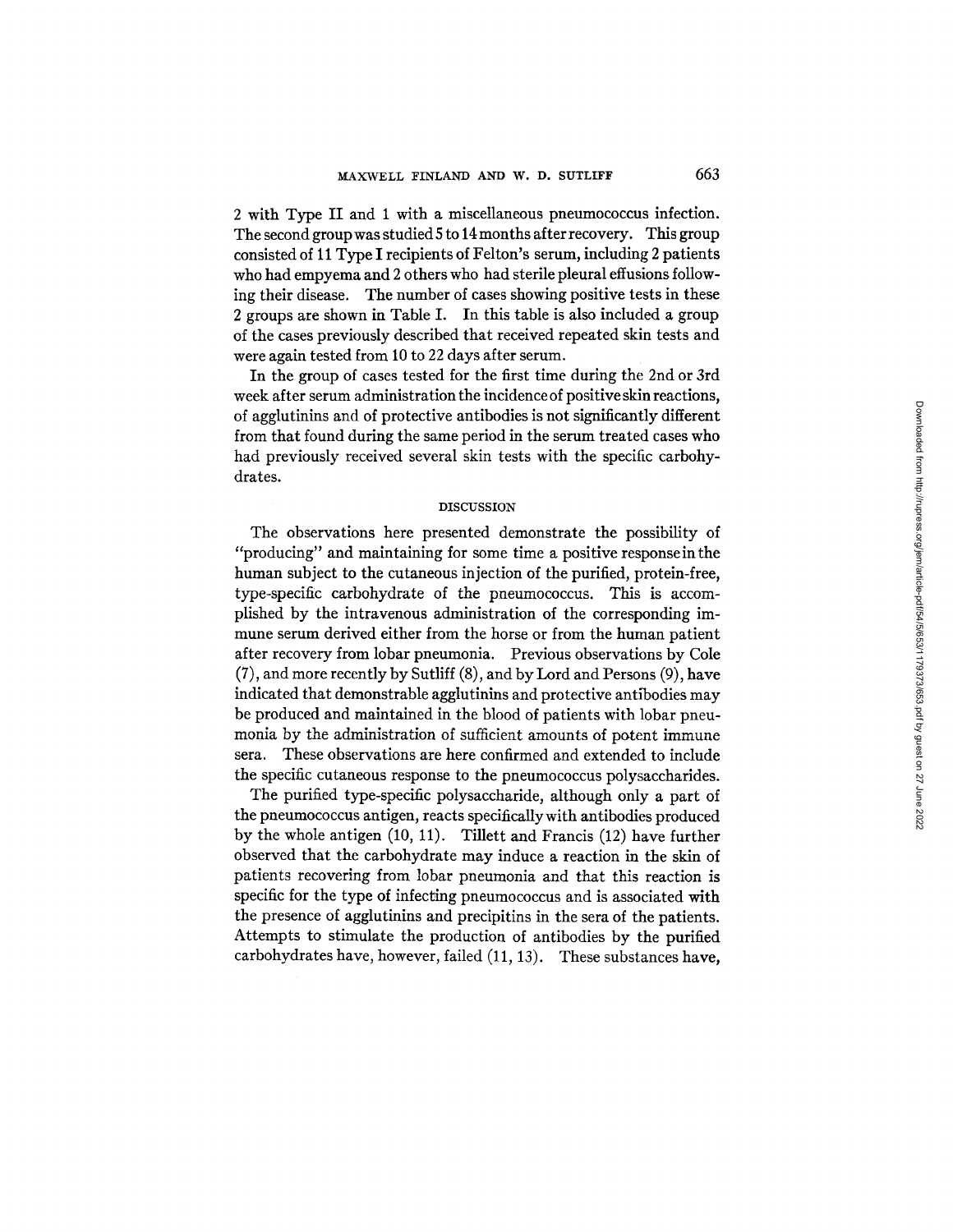therefore, been considered non-antigenic and the term *"haptenes"*  applied to them by Landsteiner (14, 15), has been generally accepted. More recently, however, it has been shown by Francis and Tillett(6) and in a previous communication (1) that these purified carbohydrates injected in minute amounts into the skin of patients ill with or recovering from lobar pneumonia and receiving no specific antisera are capable of stimulating the production of antibodies specific for the type of carbohydrafe injected. Further observations (16) have shown that this is possible in normal individuals, suggesting the antigenic character of these bacterial carbohydrates when used in this manner.

The duration of the immune reactions (Fig. 2) in serum treated patients receiving repeated intracutaneous injections of polysaccharides appears to be distinctly shorter than in the corresponding patients previously reported (1). In the former group such reactions were rarely found I month after recovery, whereas in the latter homologous and heterologous antibodies persisted for several months.

These 2 groups of cases were in every respect comparable except for serum administration. It may thus be inferred that the passive introduction of antibodies in patients receiving specific polysaccharides intracutaneously interferes with antibody production of the carbohydrates. This is similar to the well recognized failure of individuals to develop effective active immunity in other diseases following the intensive therapeutic use of antibacterial or antitoxic sera.

The results here presented show that, in most instances, cases terminating fatally after the administration of specific serum fail to give positive skin responses. This failure to react apparently cannot always be interpreted as indicating a persistence of the type-specific pneumococcus infection. That the failure of these fatal cases to react may be non-specific is suggested by the absence of positive reactions to the polysaccharides corresponding to the heterologous antibodies injected and by the failure of one patient to give a positive response to either the Type I or the Type II polysaccharide although he had a massive infection with *Staphylococcus aureus* and pneumococci could not be recovered from his organs at postmortem. Inhibition of heterologous skin reactions in other acute infections has been reported by others (17). The almost complete absence of cutaneous reactions in these individuals is probably not due to the inability of the patients'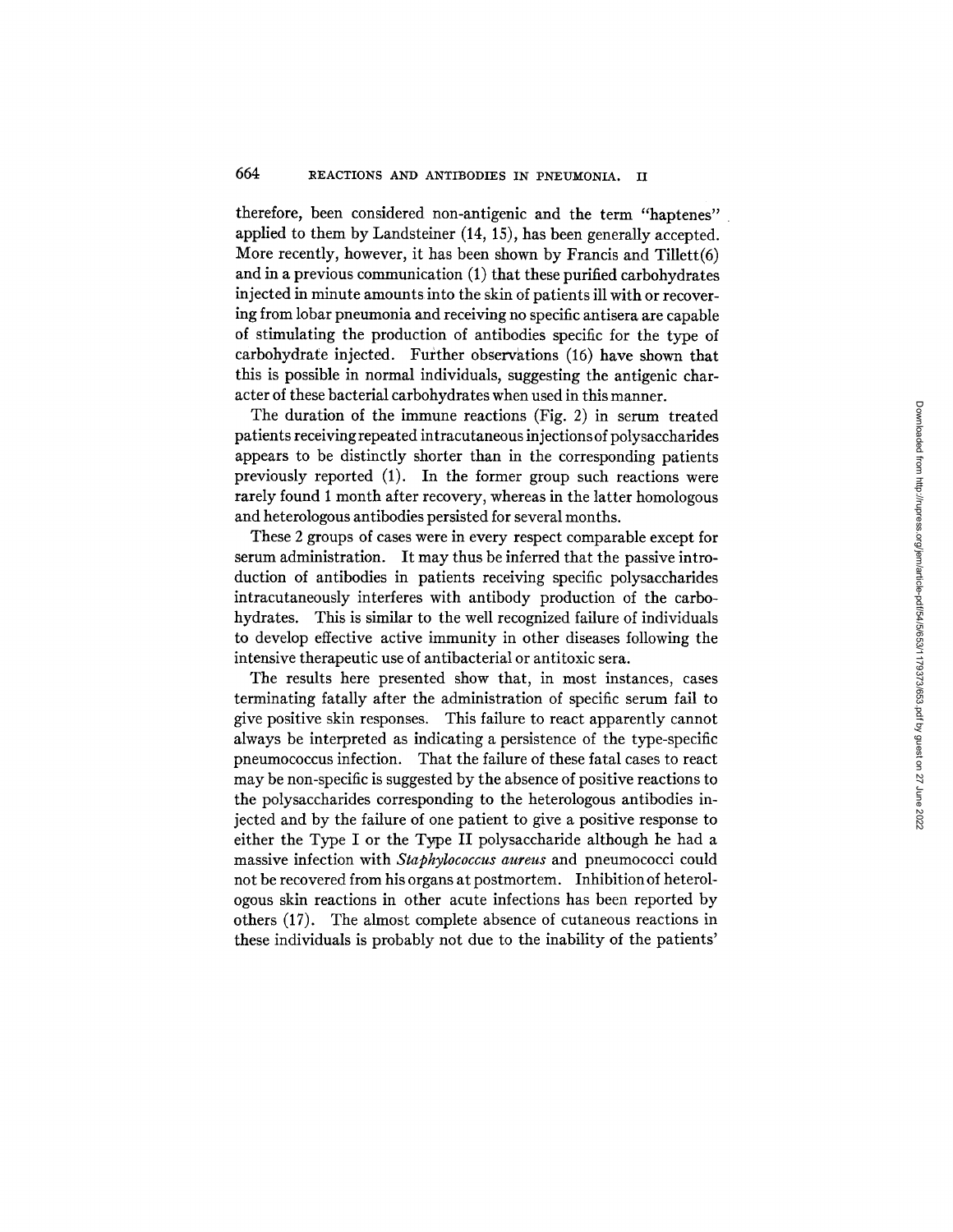skin to react, for typical reactions to the Type II polysaccharides occurred in 3 cases terminating fatally (1 of these is reported in a previous paper (1)) and such patients were, in some instances, shown to respond to small doses of histamine with the characteristic wheal and erythema.

Cases which failed to give characteristic positive reactions did not all terminate fatally. The failure to induce positive cutaneous responses by the injection of antisera in patients, in whom clinical benefit is otherwise obvious, may depend on the character of the serum, some sera being more or less deficient in the quality of inducing cutane- • ous responses, or on the responsiveness of the patient. Similar lack of reactivity in some normal individuals was observed by Coca and Grove (18) in connection with the passive transfer of afopic reagins.

The presence of foci of infection has not been constantly associated with the absence of skin responses. About one-half of the surviving patients with well established foci of pneumococcus infection persisting after recovery from pneumonia, both with and without serum treatment, showed cutaneous responses after these foci were demonstrated.

To attempt to define the curative dose of antipneumococcic sera on the basis of immune reactions in the patient is hazardous. The general correlations, however, between the occurrence of positive skin reactions and recovery, and between the dosage of immune sera and the appearance of the positive skin reaction are sufficiently regular to be at least suggestive. In the majority of the patients in this series who recovered and showed positive reactions, such reactions first appeared and were maintained after doses of 40 cc. of Felton's concentrated antibodies. It is thus suggested that the effective curative dose of most of the preparations used, perhaps only in the milder cases, is in the vicinity of this amount.

The relationship of the skin test to agglutinins and protective antibodies has been discussed in a previous communication (1) and nothing further need be added here.

### SUMMARY AND CONCLUSIONS

1. Characteristic cutaneous responses to the type-specific proteinfree carbohydrates of both Type I and Type II pneumococci have been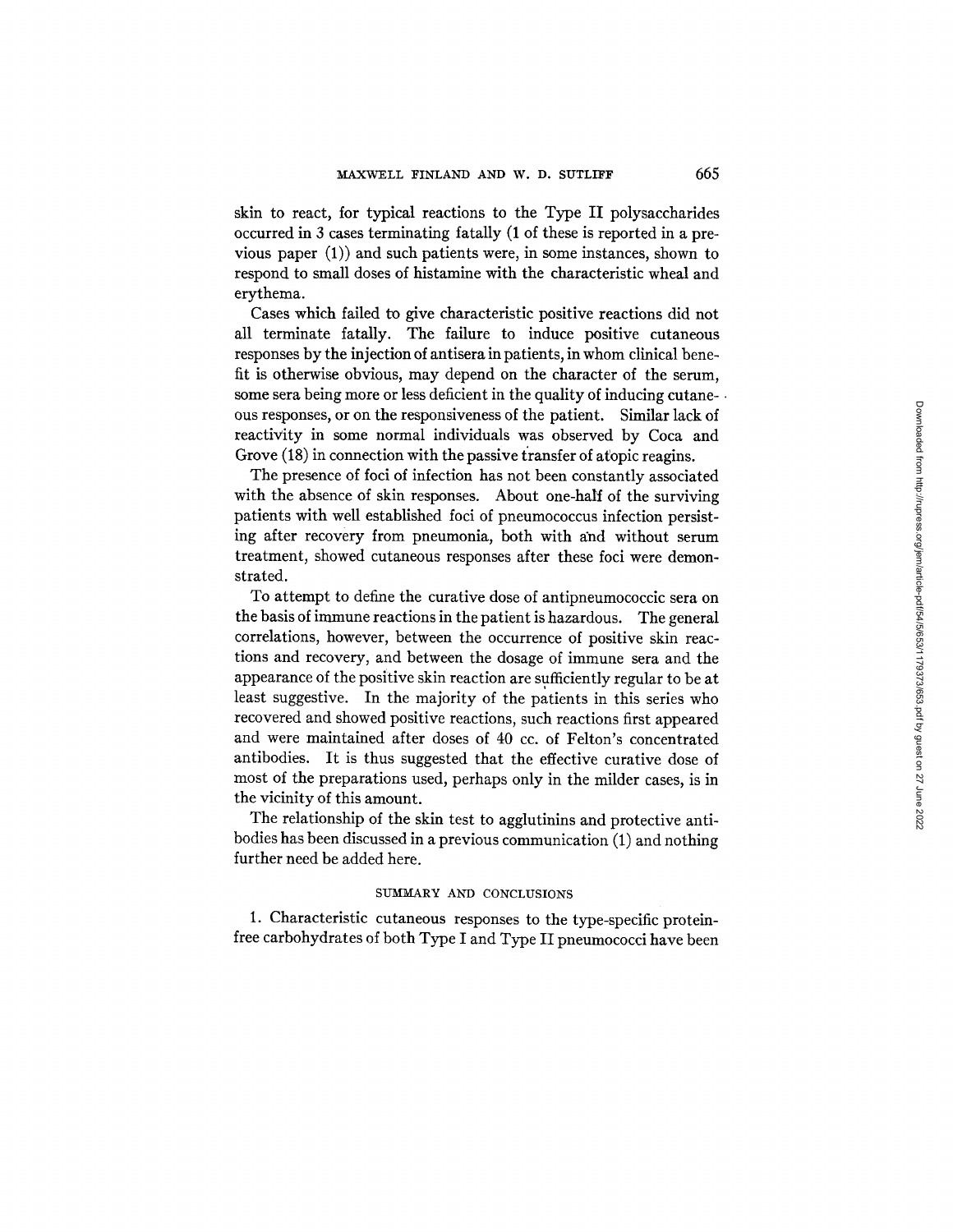"produced" in cases of lobar pneumonia due to either of these types by the intravenous injection of concentrated bivalent (Types I and II) antipneumococcic sera (Felton).

2. A positive cutaneous response to the specific polysaccharide of Type II pneumococci has been passively transferred from human cases convalescing from this infection to a patient suffering from pneumonia due to this organism.

3. The cutaneous responses to the type-specific polysaccharides and circulating antibodies were studied in 51 cases of lobar pneumonia. Positive cutaneous reactions were, in most instances, associated with recovery, even when purulent complications were present. Failure to elicit a positive reaction was usually followed by a fatal outcome.

4. The positive reactions in patients who were treated with concentrated sera and recovered were most often elicited within 24 hours after the first dose and after a total of 40 ce. had been given.

5. The positive skin reactions obtained after the administration of specific antisera were associated with the presence of mouse protective antibodies and agglutinins in the sera of the patients.

6. The immune reactions in serum treated cases receiving repeated inoculations with the specific carbohydrates disappeared more rapidly than in similar cases receiving no antiserum. It is suggested that the administration of antisera in some way interferes with the production of antibodies by the intracutaneously injected carbohydrates.

#### **REFERENCES**

- 1. Finland, M., and Sutliff, *W. D., J. Exp. Med.*, 1931, 54, 637.
- 2. Sutliff, W. D., and Finland, *M., J. Am. Med. Assn.,* 1931, *96,* 1465.
- 3. Felton, *L. D., J. Infect. Dis.,* 1928, 43, 543.
- 4. Felton, *L. D., J. Am. Med. Assn.,* 1930, *94,* 1893.
- 5. Beebe, R. T., and SutliiI, W. D., *New England J. Ivied.,* 1930, 203, 823.
- 6. Francis, T., and Tillett, *W. S., J. Exp. Med.,* 1930, 52, 573.
- 7. Cole, *R., J. Exp. Med.,* 1917, 26, 463.
- 8. Sutliff, W. D., *Proc. Soc. Exp. Biol. and Meal.,* 1928, 25, 292.
- 9. Lord, F. T., and Persons, *E. L., J. Exp. Med.,* 1931, 51,151.
- 10. Avery, O. T., and Heidelberger, *M., J. Exp. Med.,* 1925, 42, 367.
- 11. Avery, O. T., and TiUett, *W. S., J. Exp. Med.,* 1929, 49, 251.
- 12. Tillett, W. S., and Francis, *T., J. Exp. Med.,* 1929, 50, 687.
- 13. Avery, O. T., and Morgan, *H. J., J. Exp. Med.,* 1925, 42,347.
- 14. Landsteiner, K., and Simms, *S., J. Exp. Med.,* 1923, 38, 127.